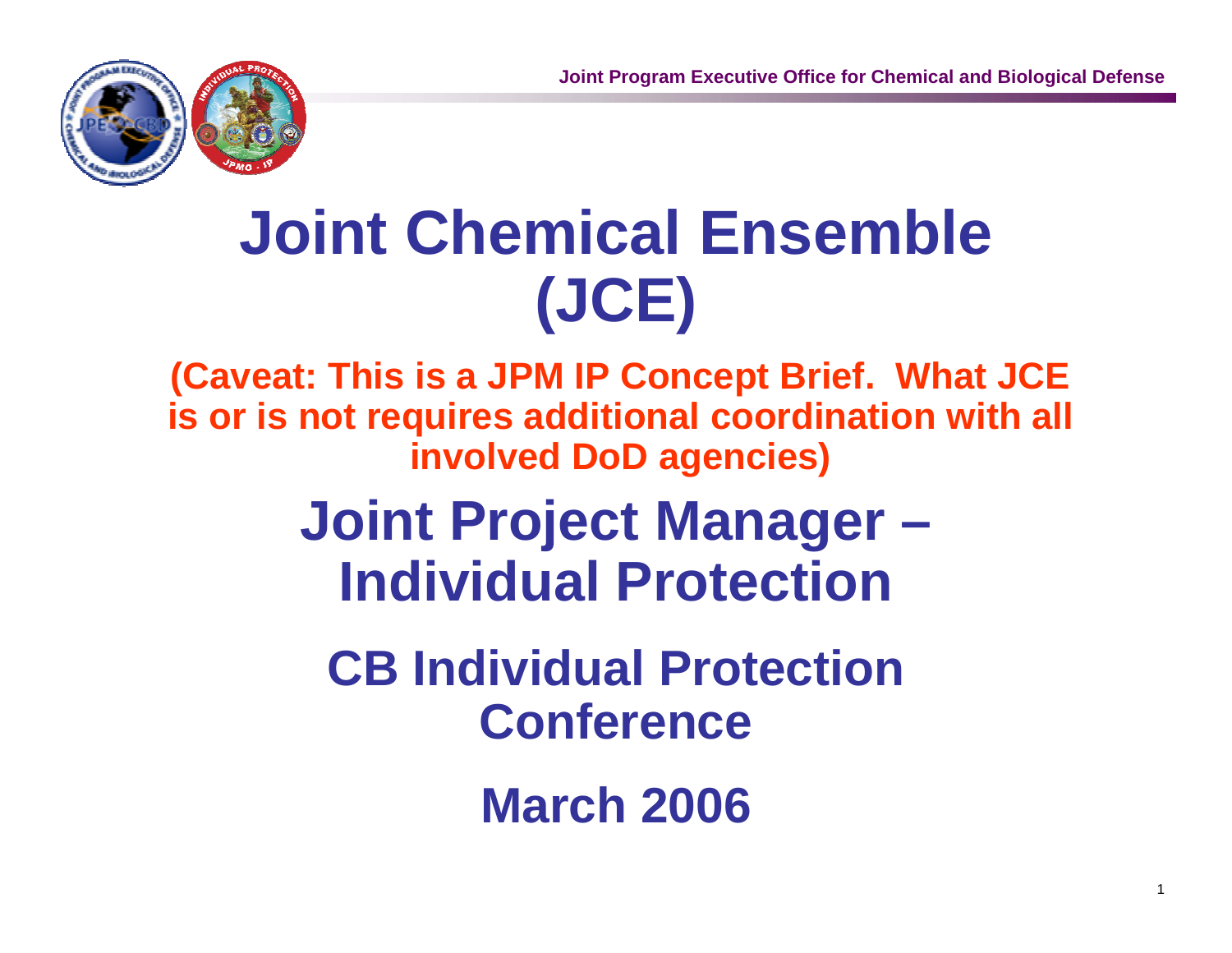

## **Agenda**

- **Capabilities Documentation**
- **Program Influences**
- **Program Description**
- **MOSA Concept**
- **Warfighting Mission Areas**
- **Notional System Relationships**
- **Proposed RDT&E Contract Concept**
- **Proposed Production Contract Concept**
- **Funding**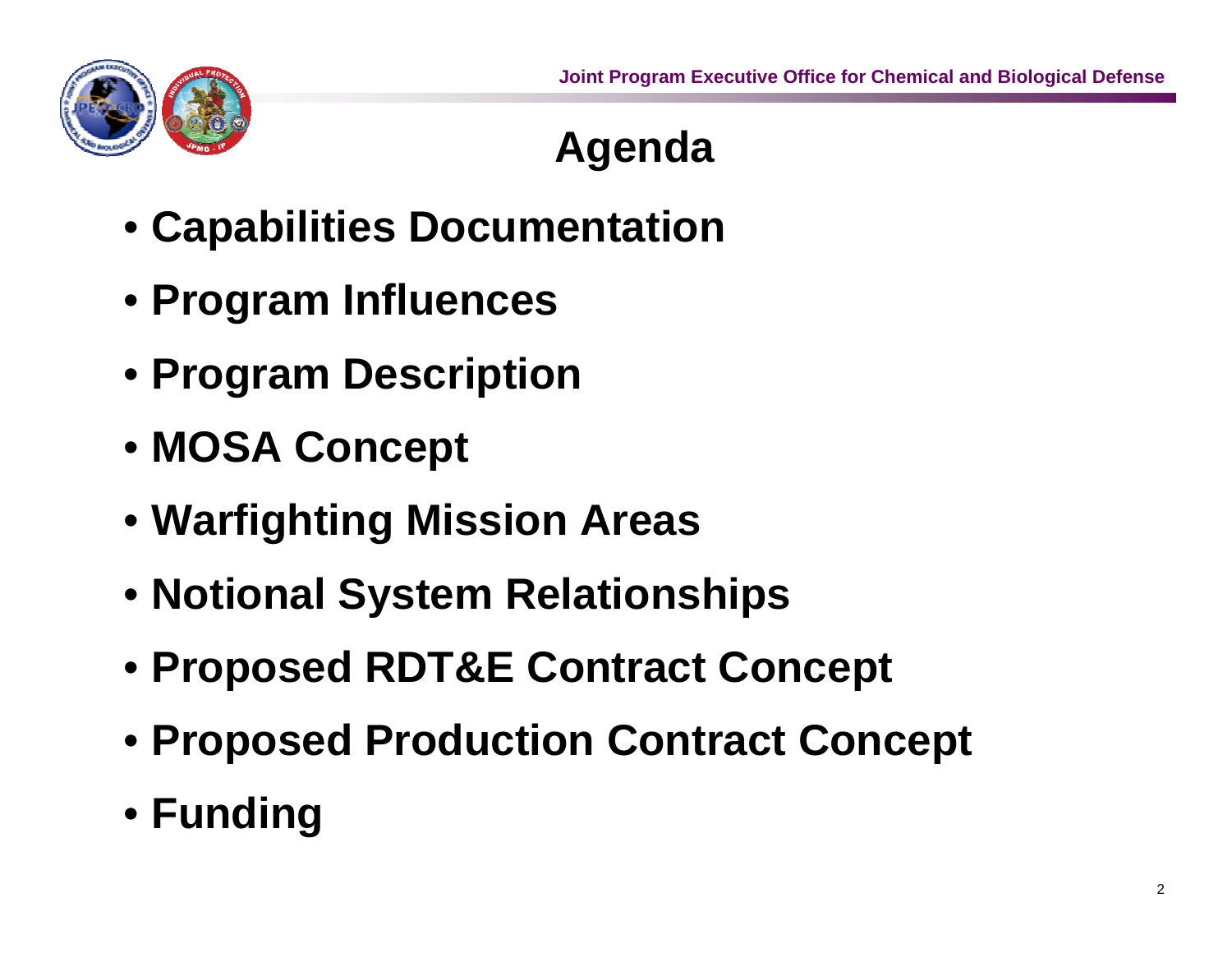

#### **Capabilities Documentation**

- Initial Capability Document (ICD) not yet established
- ICD capability gaps based on the "Chemical, Biological, Radiological, And Nuclear Defense (CBRND) Functional Needs Analysis/Functional Solutions Analysis", Final Report dated December 2005. FOR OFFICIAL USE ONLY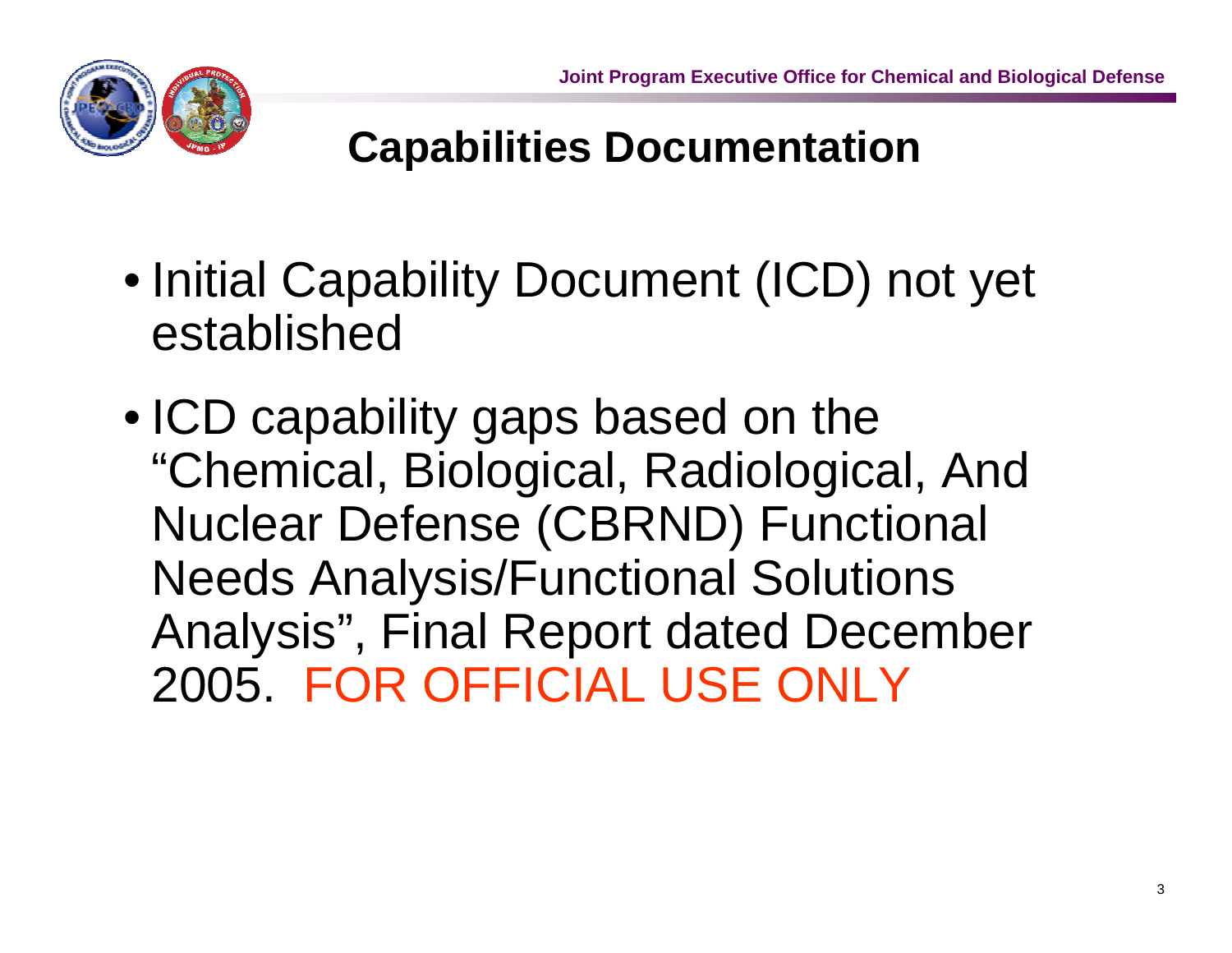

### **Program Influences**

- •**Market Surveys**
- •**Performance Based Logistics (PBL)**
- **PD TESS Efforts. Validate improved range of agent protection; reduce heat stress through using absolute protection values that allows trade offs. Ties into JPM IP Modeling strategy.**
- **Advanced Technology Demonstration of a Modular Chemical/Biological Protective System.**
- **JPM IP Ongoing Programs**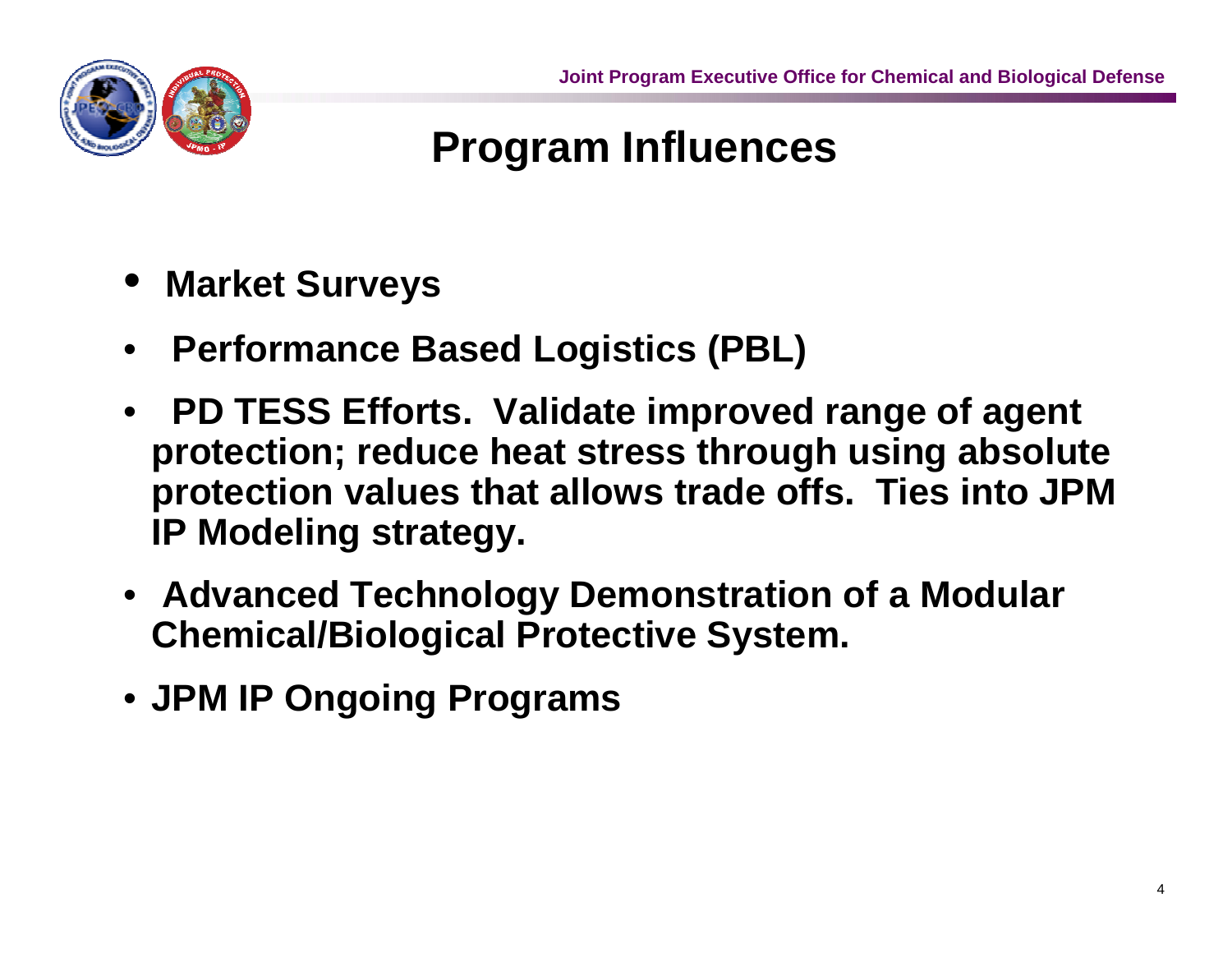

## **Program Description**

- **Family of Systems. Capabilities across mission spectrum.**
	- –**Warfighter Mission Areas**
	- –**Counterproliferation**
	- –**Consequence Management**
- **Dual Use Capabilities.** 
	- –**Federal Departments (DoD, DHS, DOJ)**
	- **State and Local Authorities**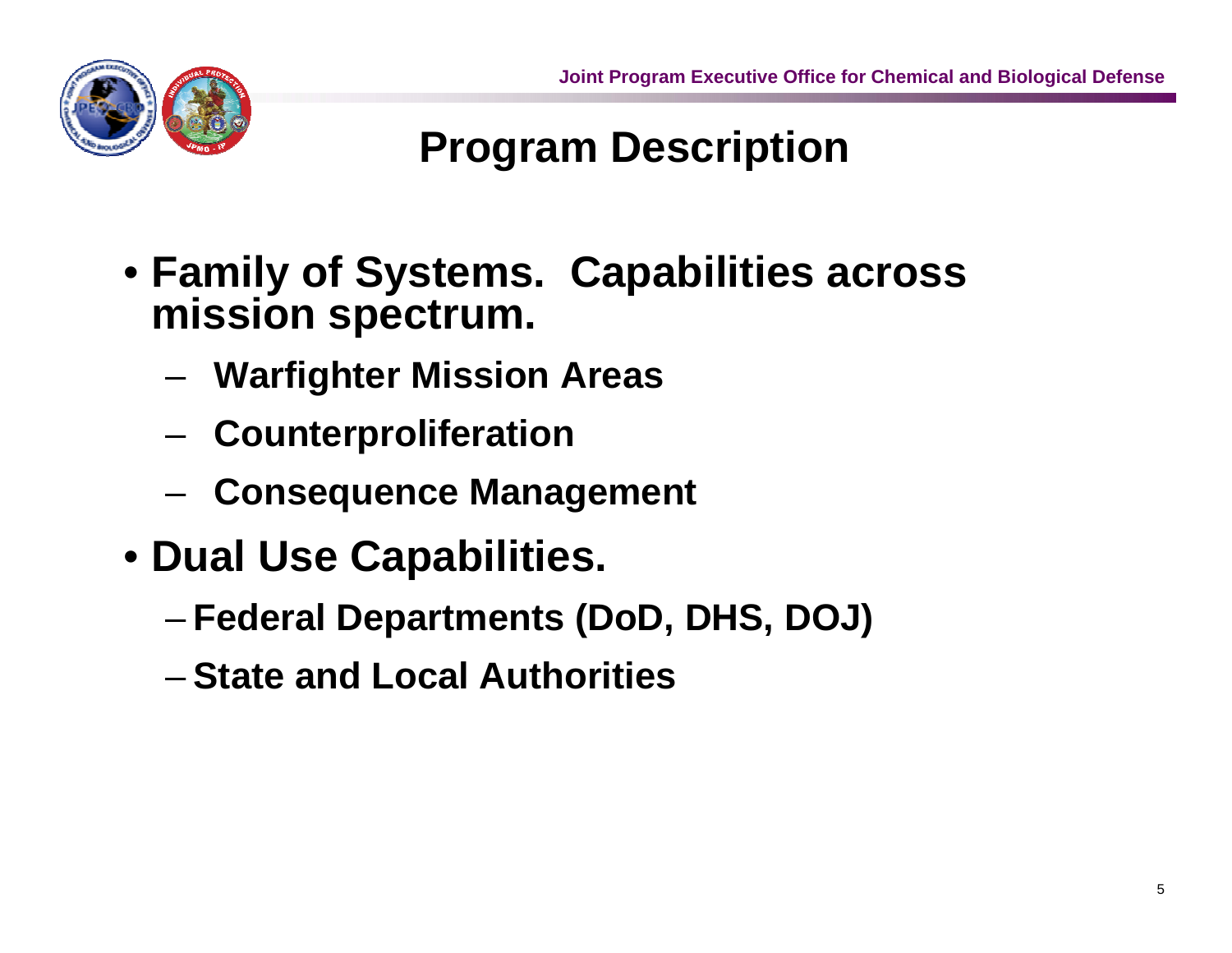**Joint Program Executive Office for Chemical and Biological Defense**





**SYSTEM**

**A system – is a collection of interacting...**

**...subsystems – which are collections of interacting...**

**...components – either hardware, software, or human, ...**



**SUBSYSTEMS**

**SUBSYSTEMS**

**…that are connected by interfaces – to support the interchange of information, activity, or material essential to the functioning of the system.**

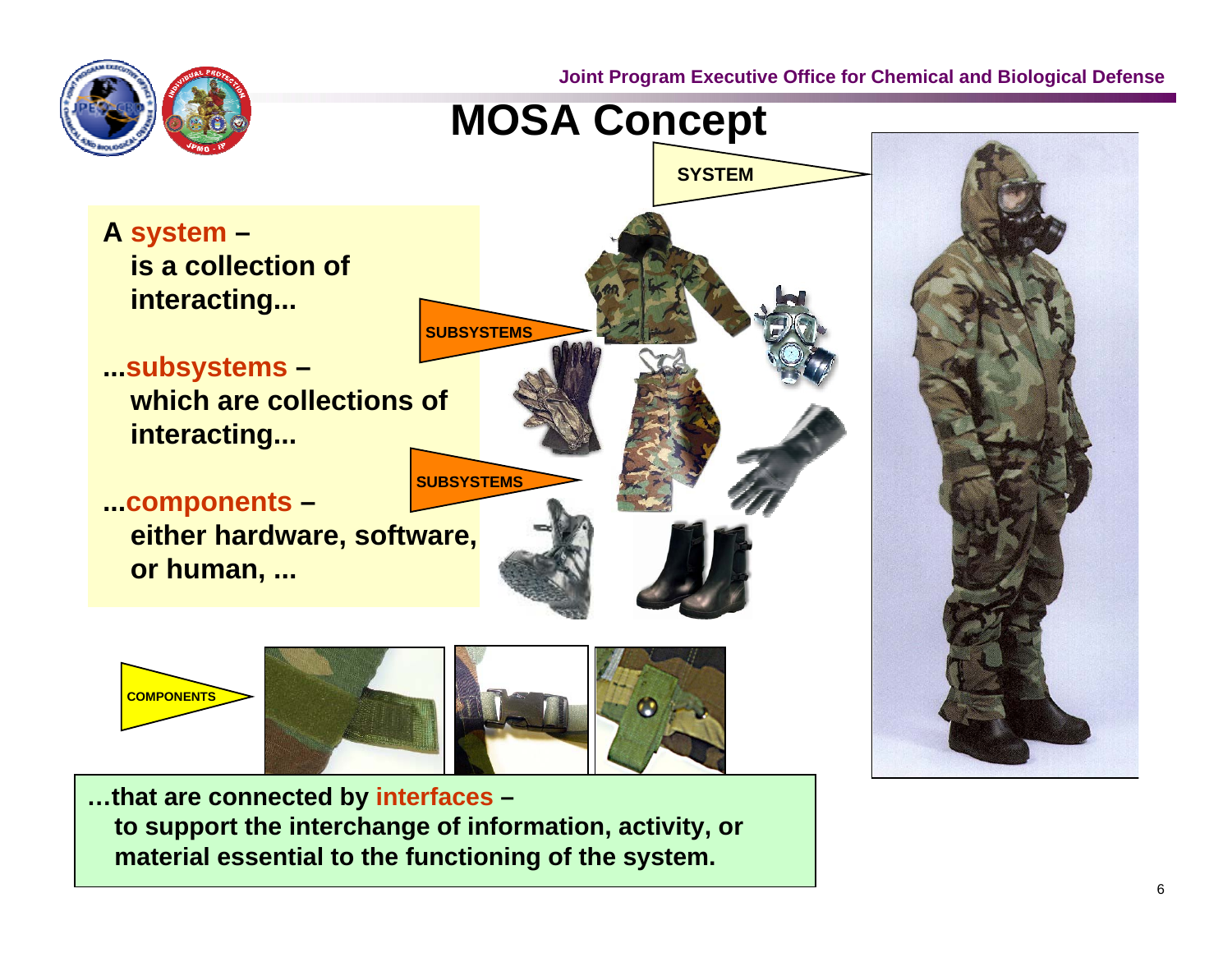

#### **Warfighter Mission Areas**

| <b>GROUND</b>                                                                                                                          |                                                                                                                              |                                 | <b>AVIATION</b>                                                                                                                                                                                                    |                                                 |  |  |  |
|----------------------------------------------------------------------------------------------------------------------------------------|------------------------------------------------------------------------------------------------------------------------------|---------------------------------|--------------------------------------------------------------------------------------------------------------------------------------------------------------------------------------------------------------------|-------------------------------------------------|--|--|--|
| <b>LAND-BASED &amp; SHIPBOARD C2</b>                                                                                                   |                                                                                                                              |                                 |                                                                                                                                                                                                                    |                                                 |  |  |  |
| <b>INFANTRY MECH SpecOps</b>                                                                                                           |                                                                                                                              |                                 | <b>FIXED WING + ROTARY WING</b>                                                                                                                                                                                    |                                                 |  |  |  |
| •Amphibious Ops<br>•Reconnaissance<br>•Ground Fires<br>•Heavy Mech.<br>•Light Mech<br>•Air Defense<br>•Combat<br>Engineering<br>•MOOTW | •Maintenance<br>•Supply<br>•Health Services<br>$\bullet$ AT/FP<br>•Transportation<br>•Deliberate<br>Engineering<br>•Services | •Air-to-Air<br>•Maritime Patrol | •Strike/Interdiction<br>•Close Air Support<br>•Air Reconnaissance<br>•Airborne Early Warning (AEW)<br>•Electronic Warfare (EW)<br>•Anti-Surface Warfare (ASU)<br>•Anti-Submarine (ASW)<br>•Search and Rescue (SAR) | •Transport<br>•Medical Evac<br>•Assault Support |  |  |  |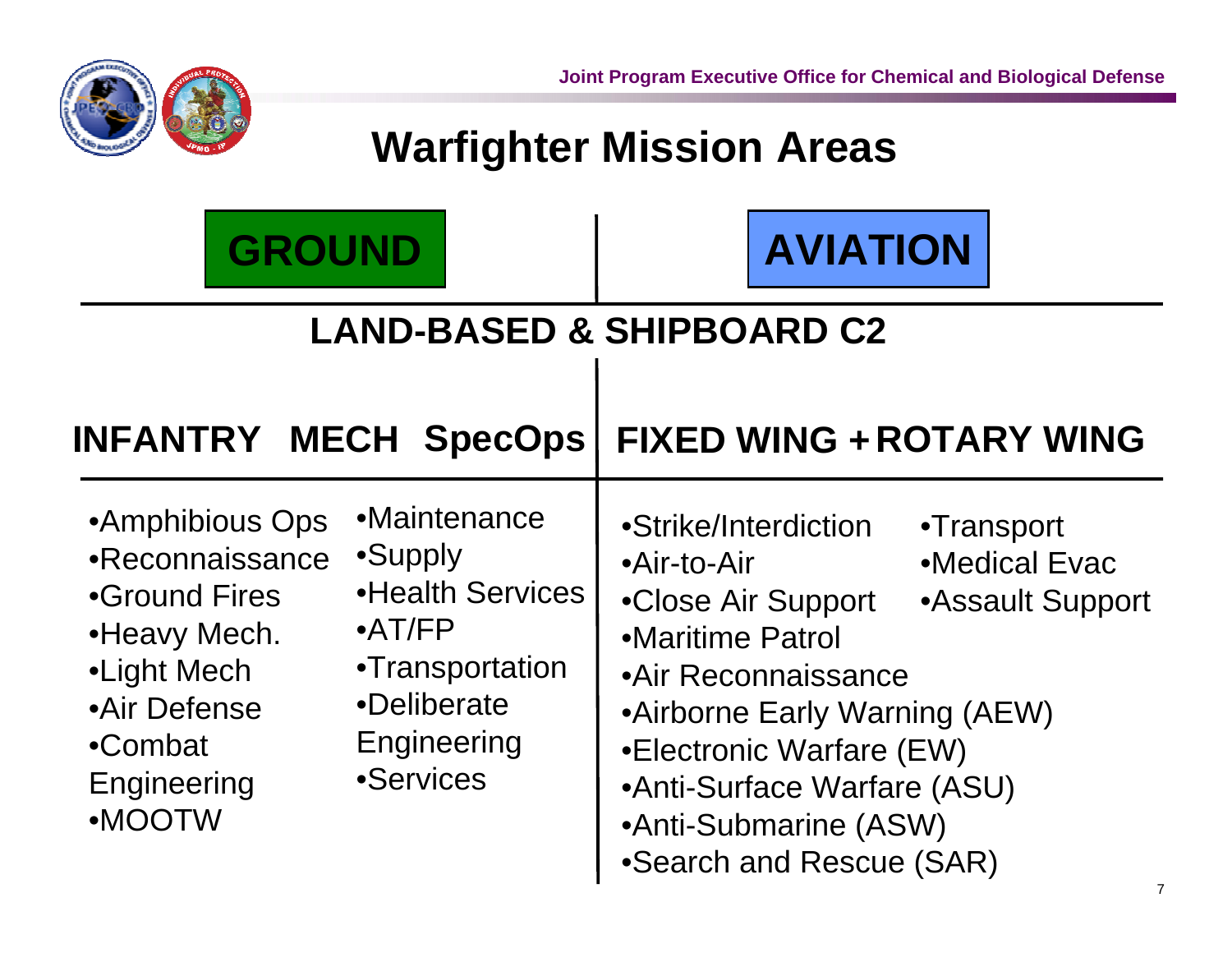**Joint Program Executive Office for Chemical and Biological Defense**



#### **Notional System Relationships**

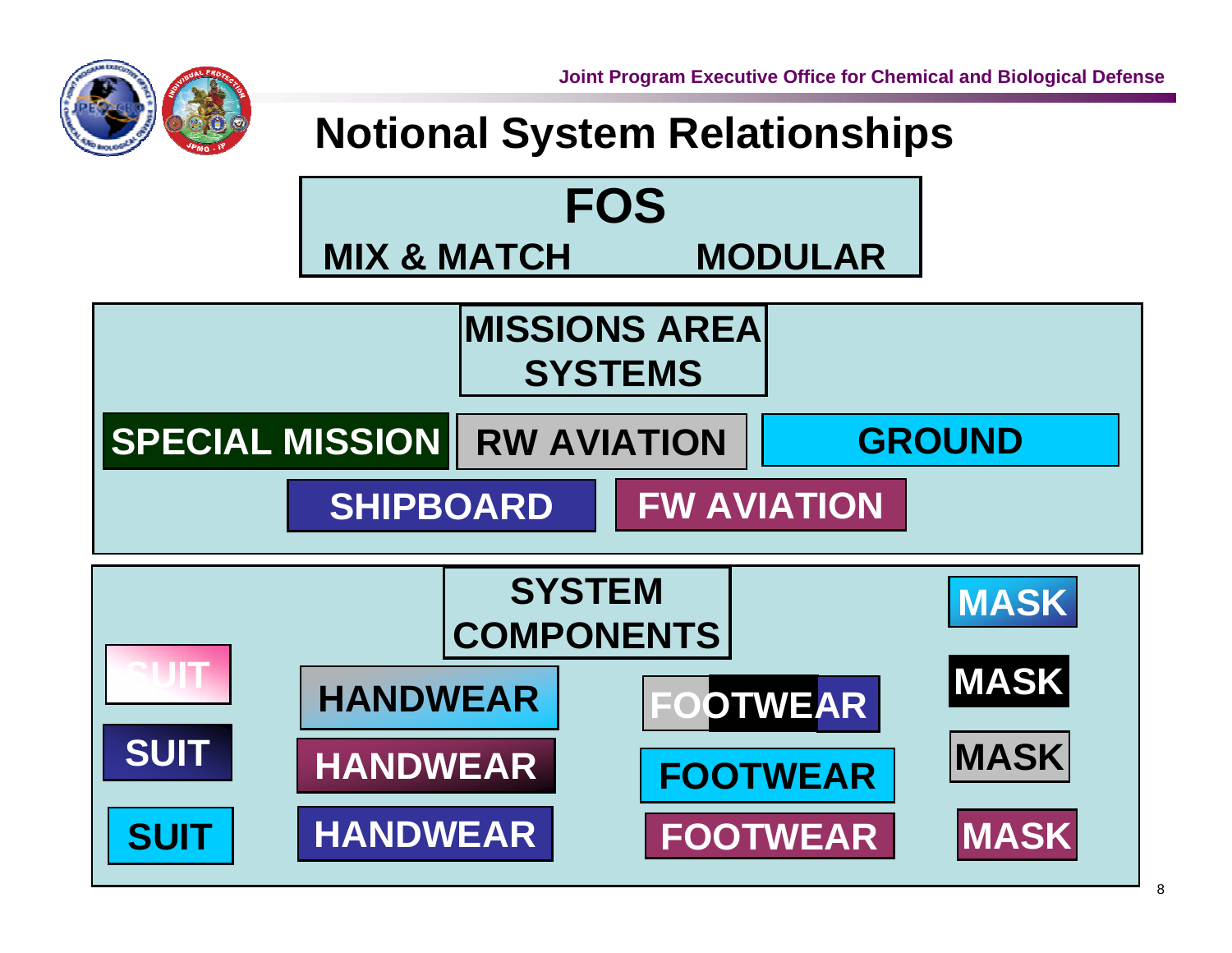

## **Proposed RDT&E Contract**

- **Initial concept: hybrid type contract** 
	- **Firm Fixed Price**
	- **Cost Plus Fixed Fee**
	- **Time and Material**
- **Competitive Acquisition**
	- **FAR Part 15**
	- –**Cost and Pricing Data**

• **A defined unsolicited proposal process will be in place**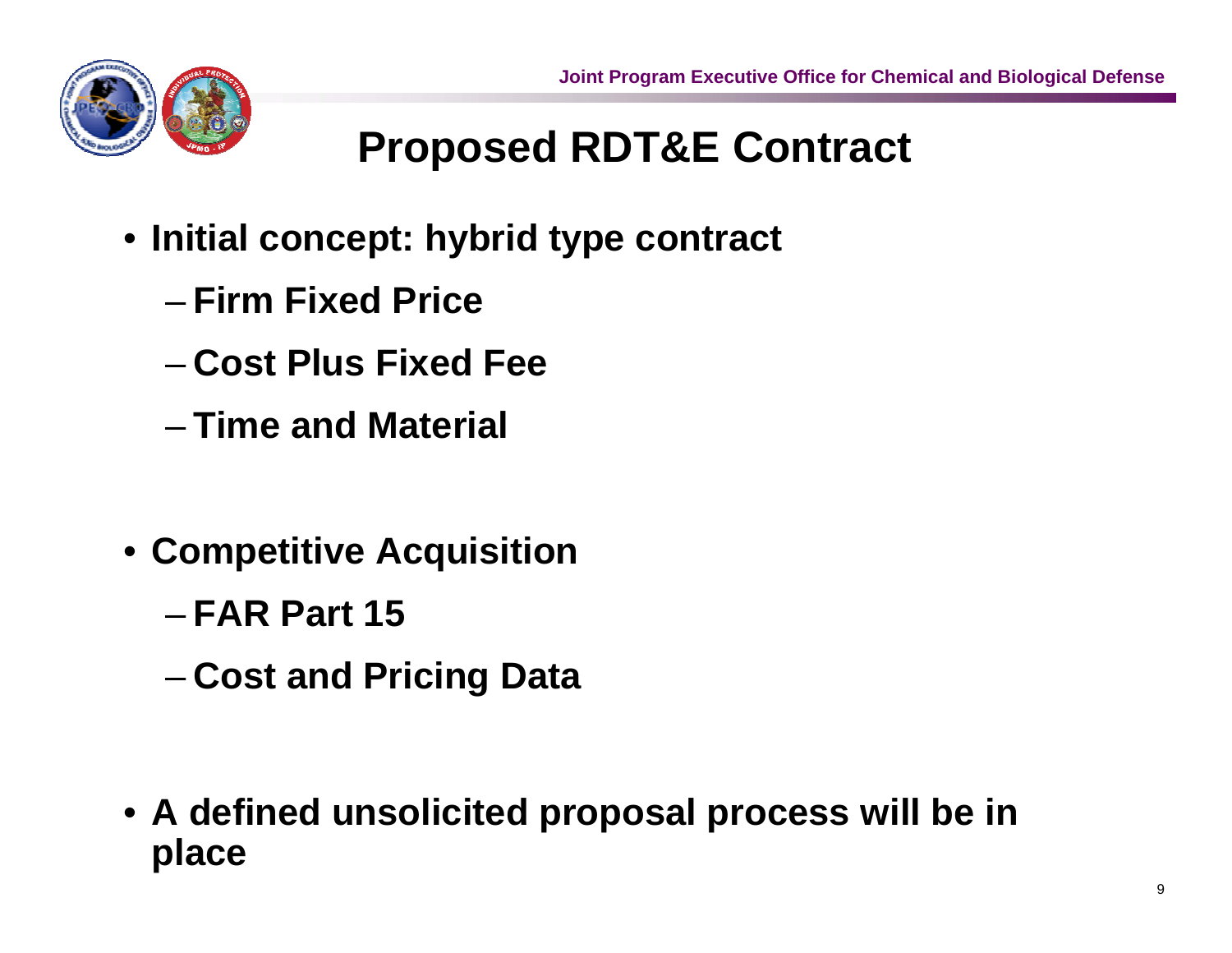

## **Proposed RDT&E Contract (continued)**

- **Best Value Procurement**
	- –**Technical Proposal**
	- **Past Performance**
	- **Price**
- **Indefinite Technical Services**
	- – **Team Approach (polymers, textiles, membranes, nano-technology)**
	- –**Concept Refinement/Design Development**
	- –**Prototyping**
	- – **Technical Data Packages, Specifications, Training Products**
	- –**Packaging/TAV**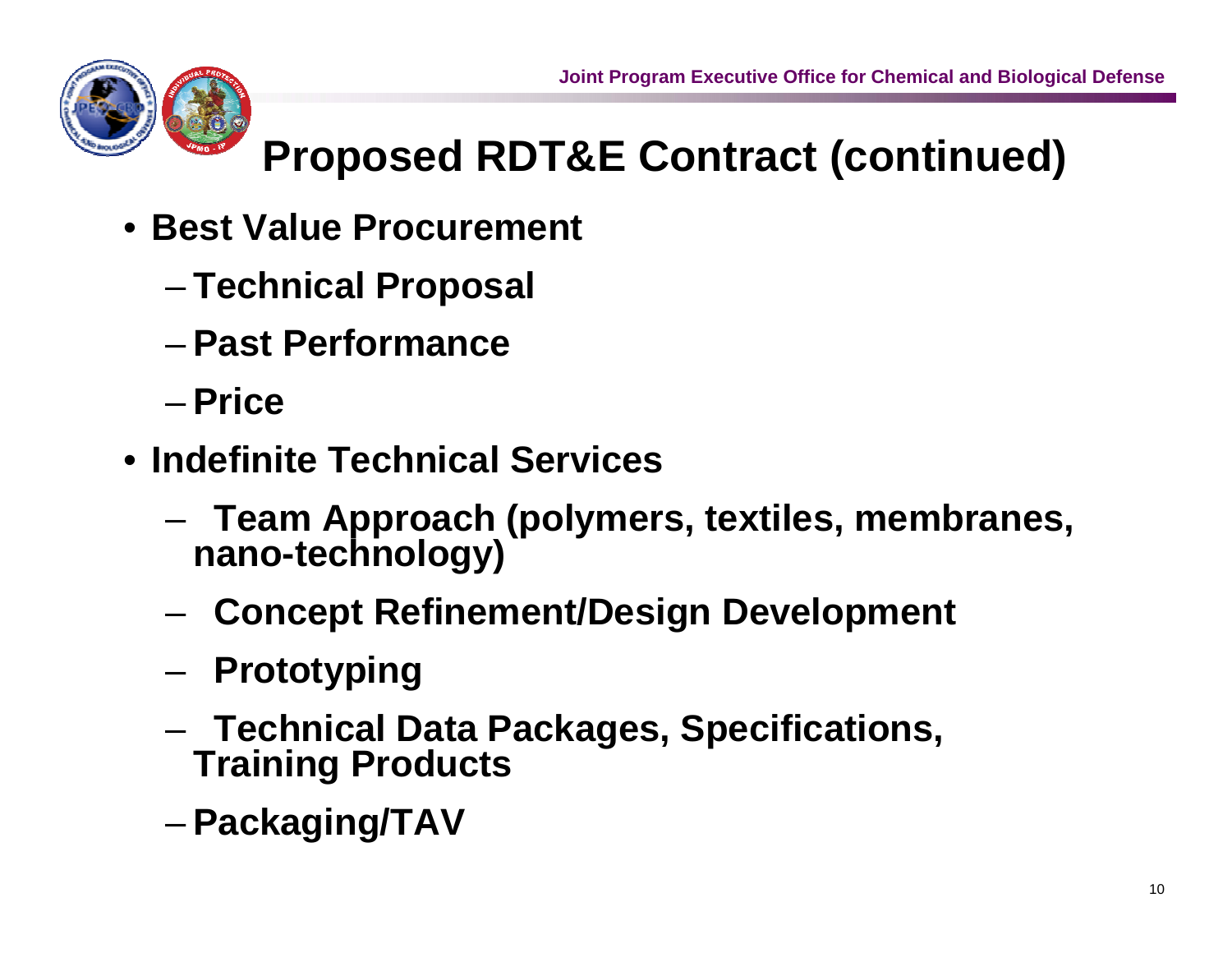

#### **Proposed RDT&E Contract (continued) Tentative Timeline**

• **Request for Information January 07** • **Sources Sought Synopsis March 07** • **Industry Day (Pre-proposal conf) April 07** • **Draft Request for Proposal June 07** • **Final RFP August 07** •**Proposals Due October 07** • **Contract AwardJanuary 08**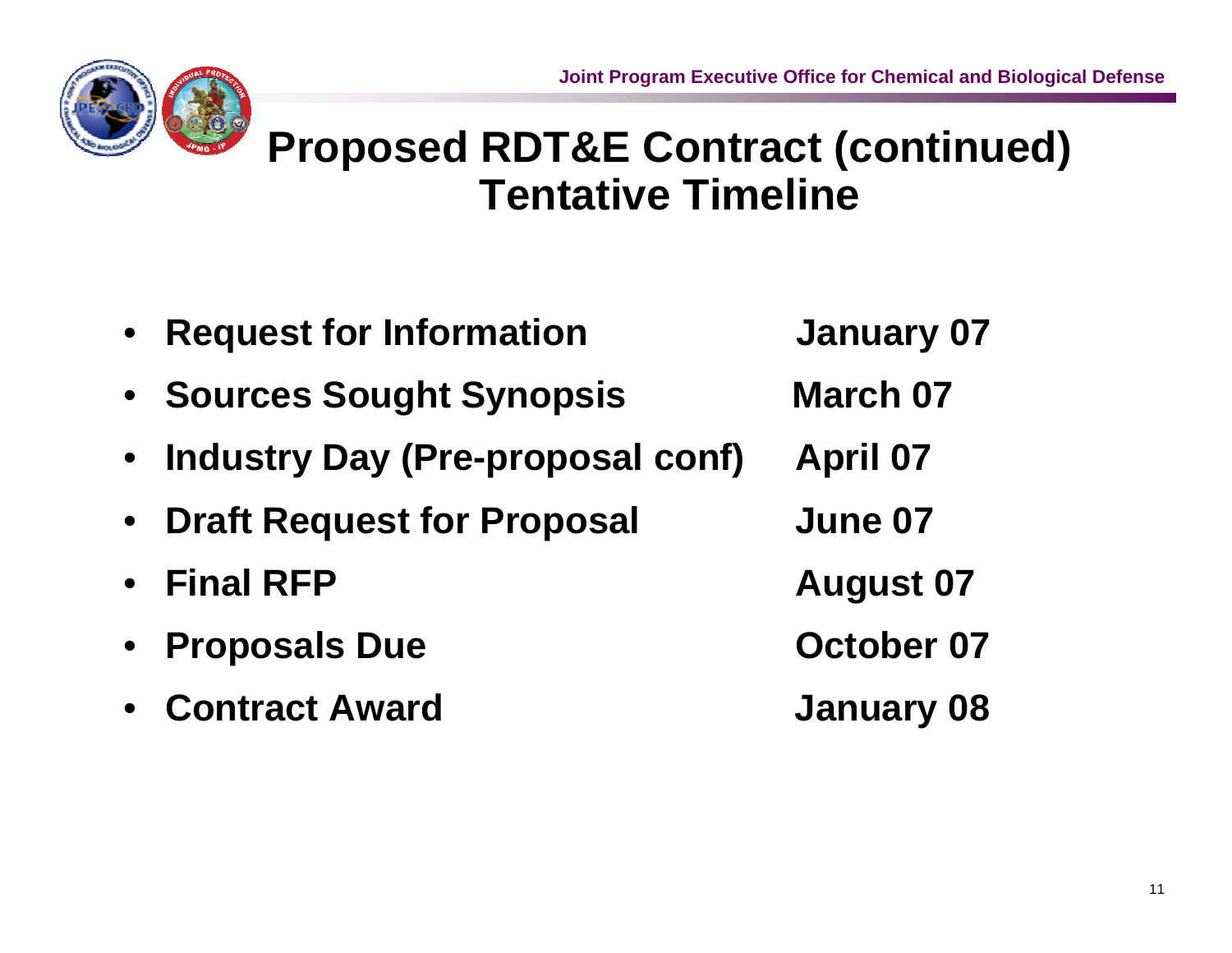

#### **Production Contract**

- **2011?**
- **Performance Based Logistics**
- **Product Support Integrator**
	- –**Supply Chain Management**
	- –**Warehouse Management**
	- –**Distribution and Direct Vendor Delivery**
	- –**Total Asset Visibility**
	- –**Total Life Cycle Management**
- **Incorporates All JPM-IP Legacy Items**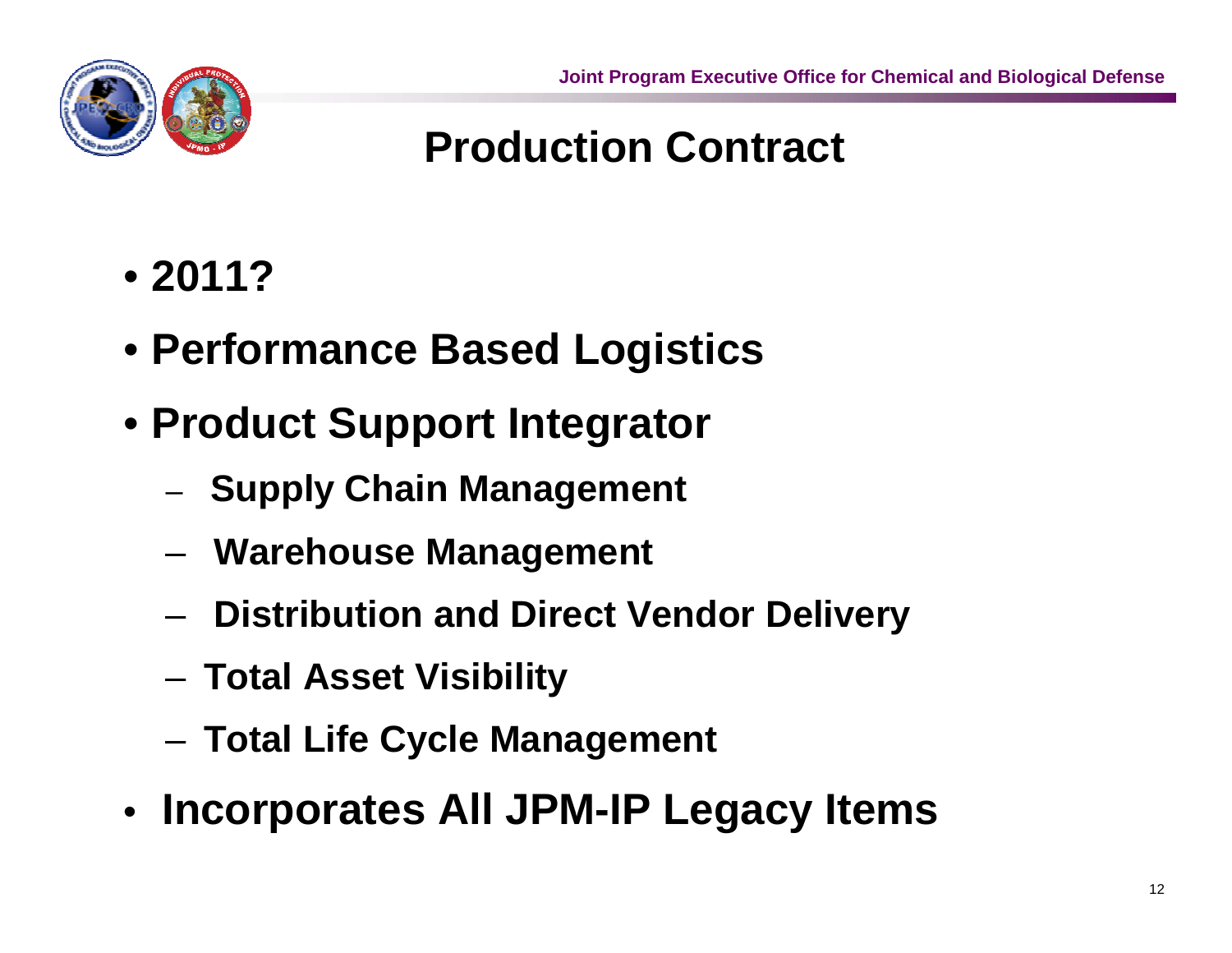

## **JCE Funding**

|                    |     | <b>FY08   FY09   FY10   FY11  </b> |                  |      |
|--------------------|-----|------------------------------------|------------------|------|
| <b>JCE R&amp;D</b> | 2.9 | 11.9                               | 8.9 <sub>1</sub> | 13.9 |
| <b>SM</b>          |     |                                    |                  |      |